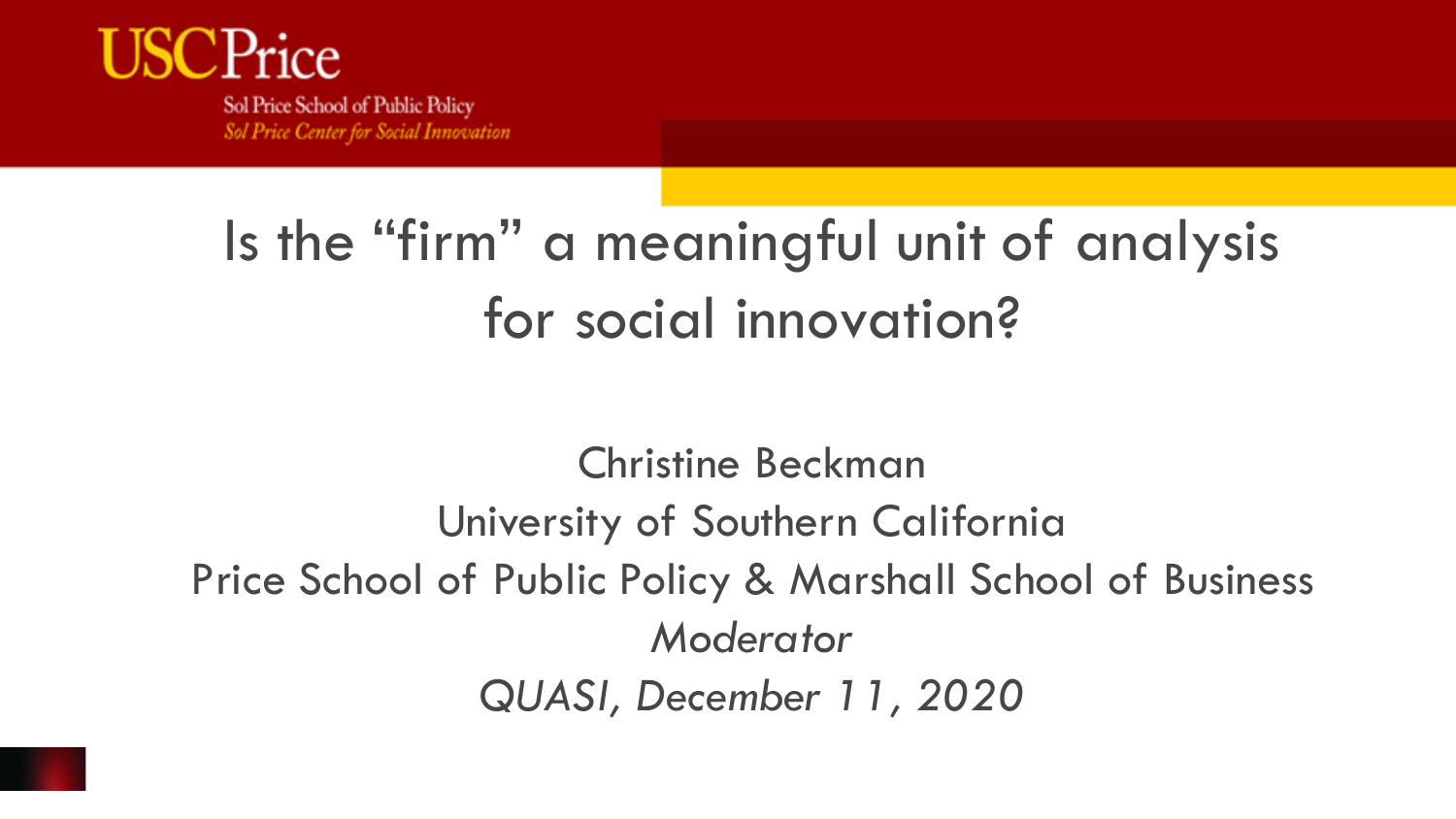# Defining Social Innovation

- □ "A novel *solution* to a social problem that is more effective, efficient, sustainable, or just than existing solutions and for which the value created accrues primarily to society as a whole rather than private individuals" (Phills, Deiglmeier & Miller, SSIR, 2008)
- □ "The *process* of inventing, securing support for, and implementing novel solutions to social needs and problems." (Editor's Note, SSIR, 2003)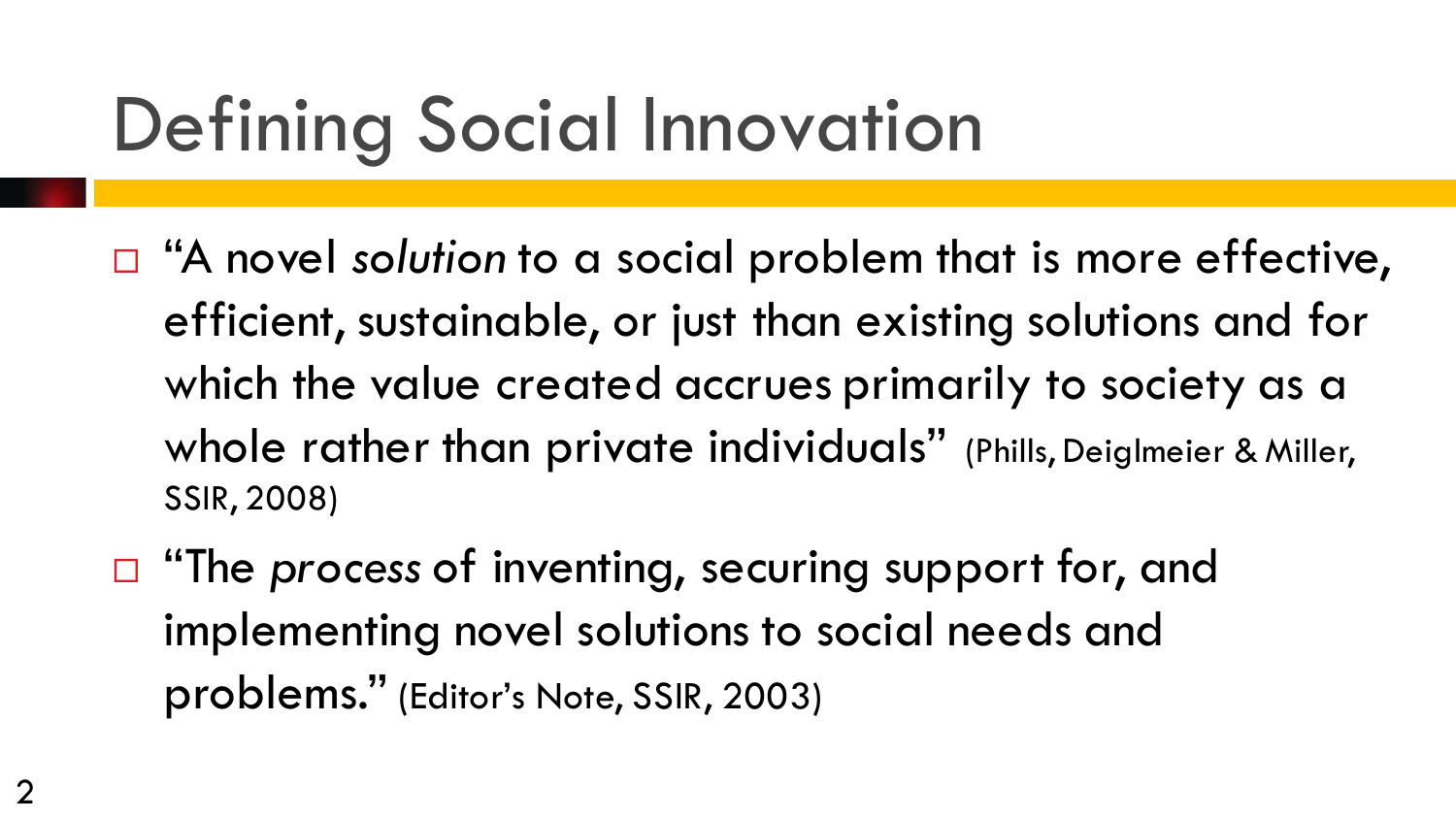# Social innovation paradigms

- Technocratic Paradigm *Amenable to firm as unit of analysis*
	- **EXPERENGE IS EXPERENT KNOWLED ENDER** ENTERTANCE
	- Market and competition focused
	- **O** Focus on more efficient public services and scaling up
	- **<u>E</u>** Aligned with neoliberalism
	- Citizens as consumers
- Democratic Paradigm *Not as amenable to the firm as unit of analysis*
	- **E** Knowledge from community engagement
	- Politics and mobilization focused
	- Social justice to accomplish a re-distribution of power
	- **D** Continuous Community engagement (Montgomery, 2016)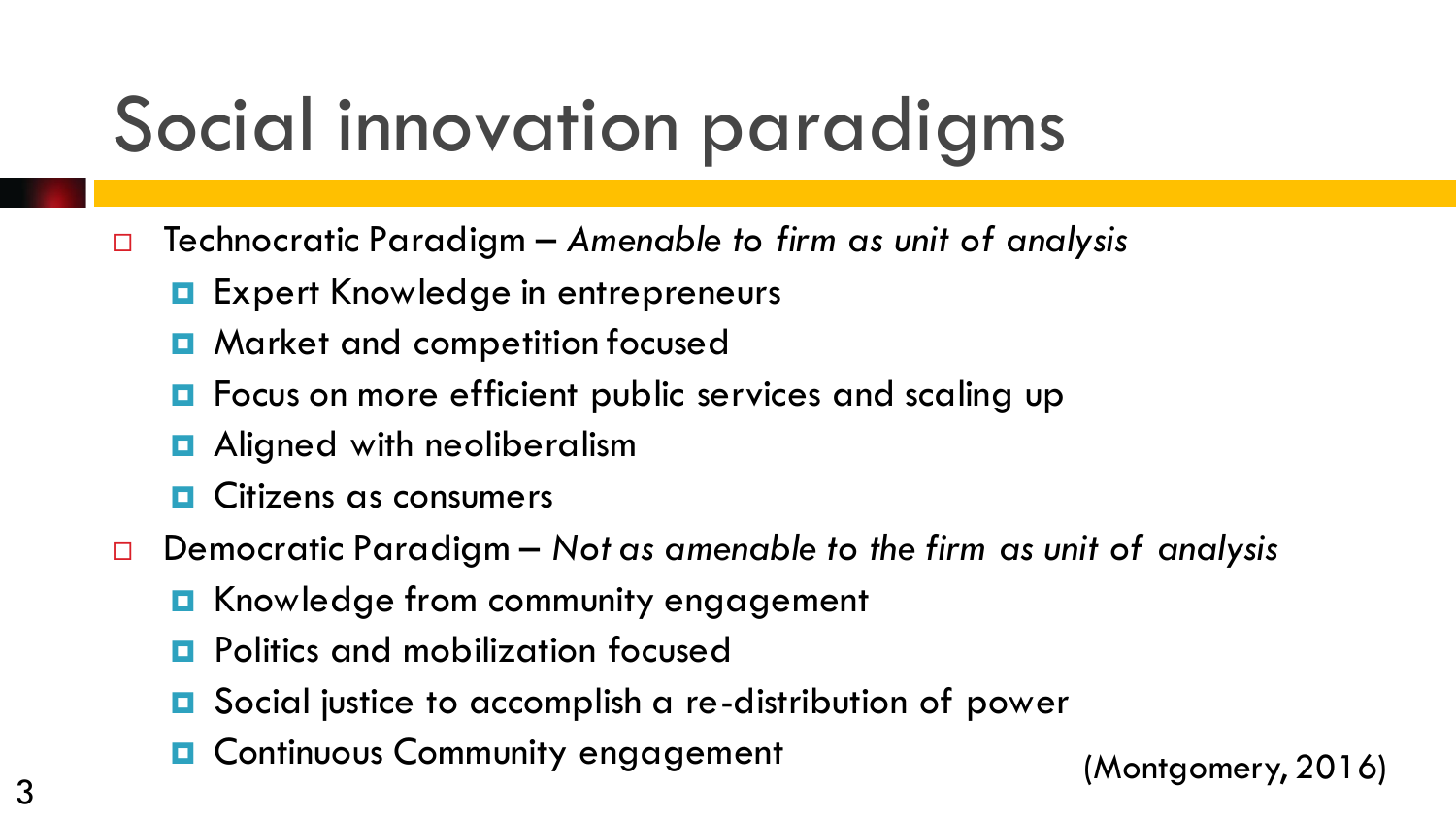## Who are the alternative actors to the firm?

#### $\Box$  Individuals

- □ Organizational actors
- □ Grass-roots organizing
- Other Organizations
	- □ Non-profits
	- New organizational forms
- Governments
- **Communities**
- $\Box$  Ecosystems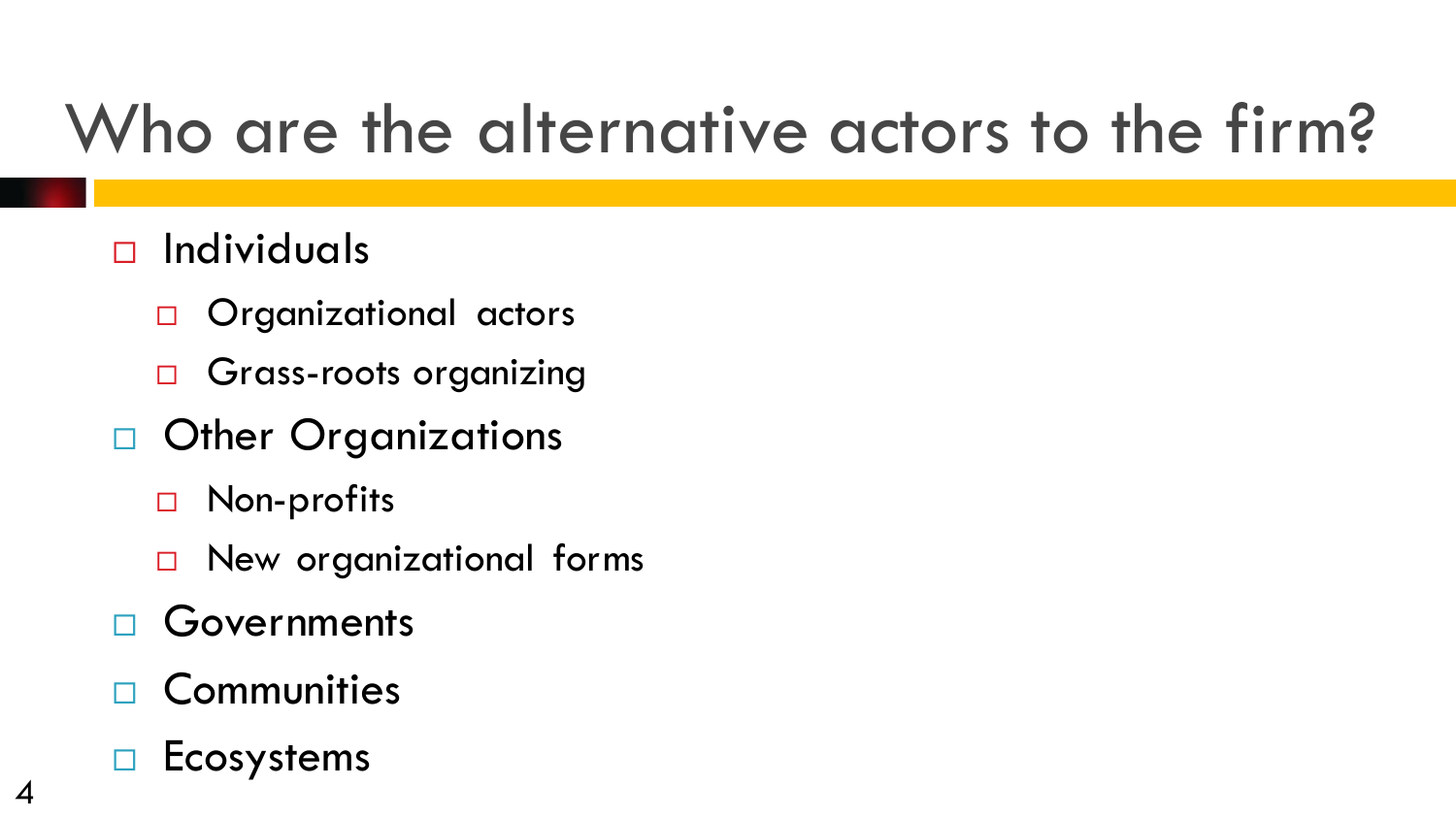# Research Questions

- □ When does (and how) social innovation re-distribute power and achieve more equitable solutions?
- $\Box$  What is the impact beyond the firm? What are other outcomes to consider (well-being; systems-level)?
- $\Box$  What are the processes, systems and institutional contexts for social innovation?
- □ When to bring normative models to assess accounts of subjects?
- Research Design: In and Over Time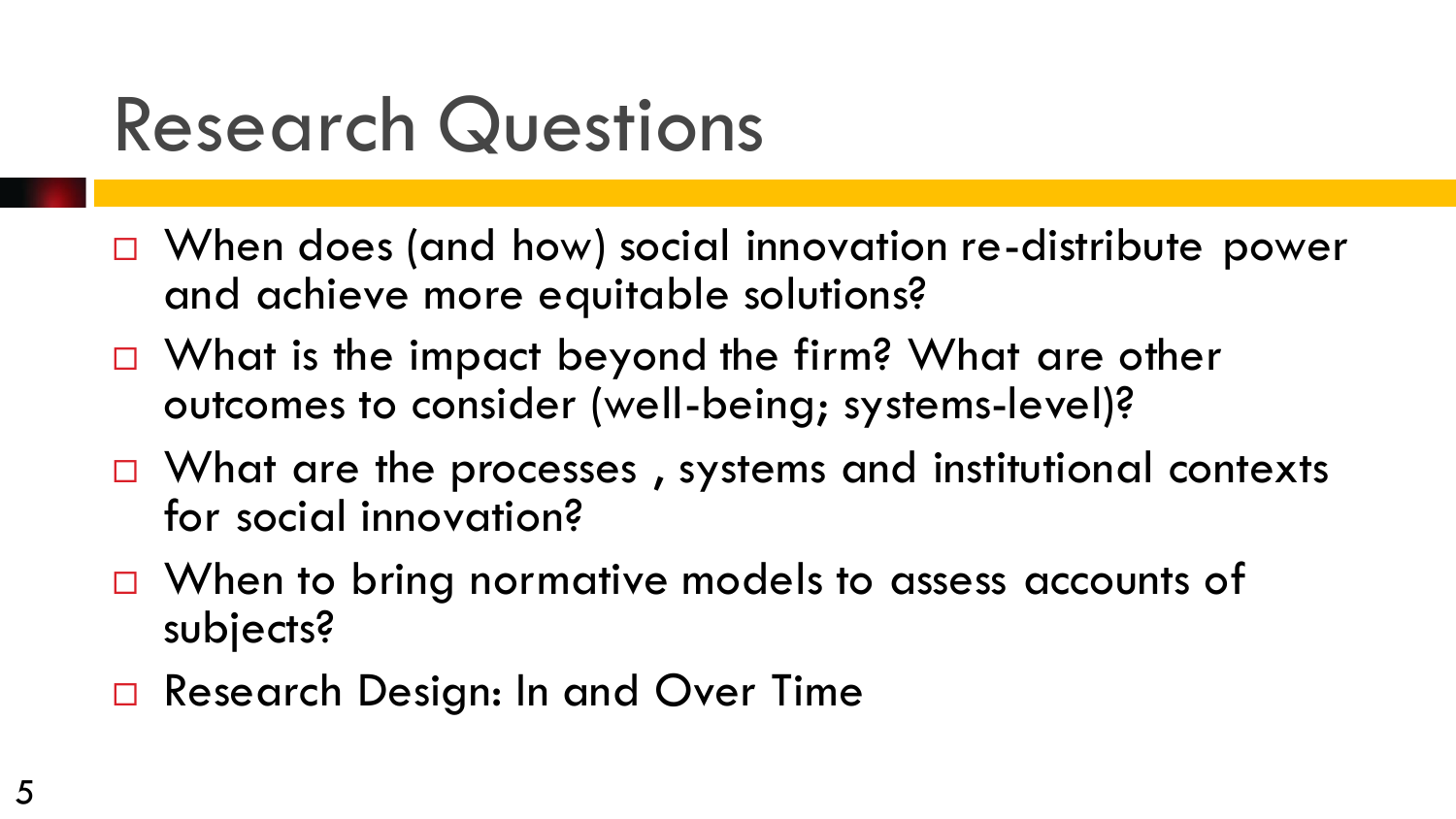## Social Innovation as a Process

 Social innovation as an iterative, inclusive *process* using innovation frameworks to achieve more effective and just solutions to address complex social problems (USC Center for Social Innovation)

 "Social innovation refers to innovative *activities and services*  that are motivated by the goal of meeting a social need and that are predominantly diffused through organizations whose primary purposes are social" (Mulgan, 2006)